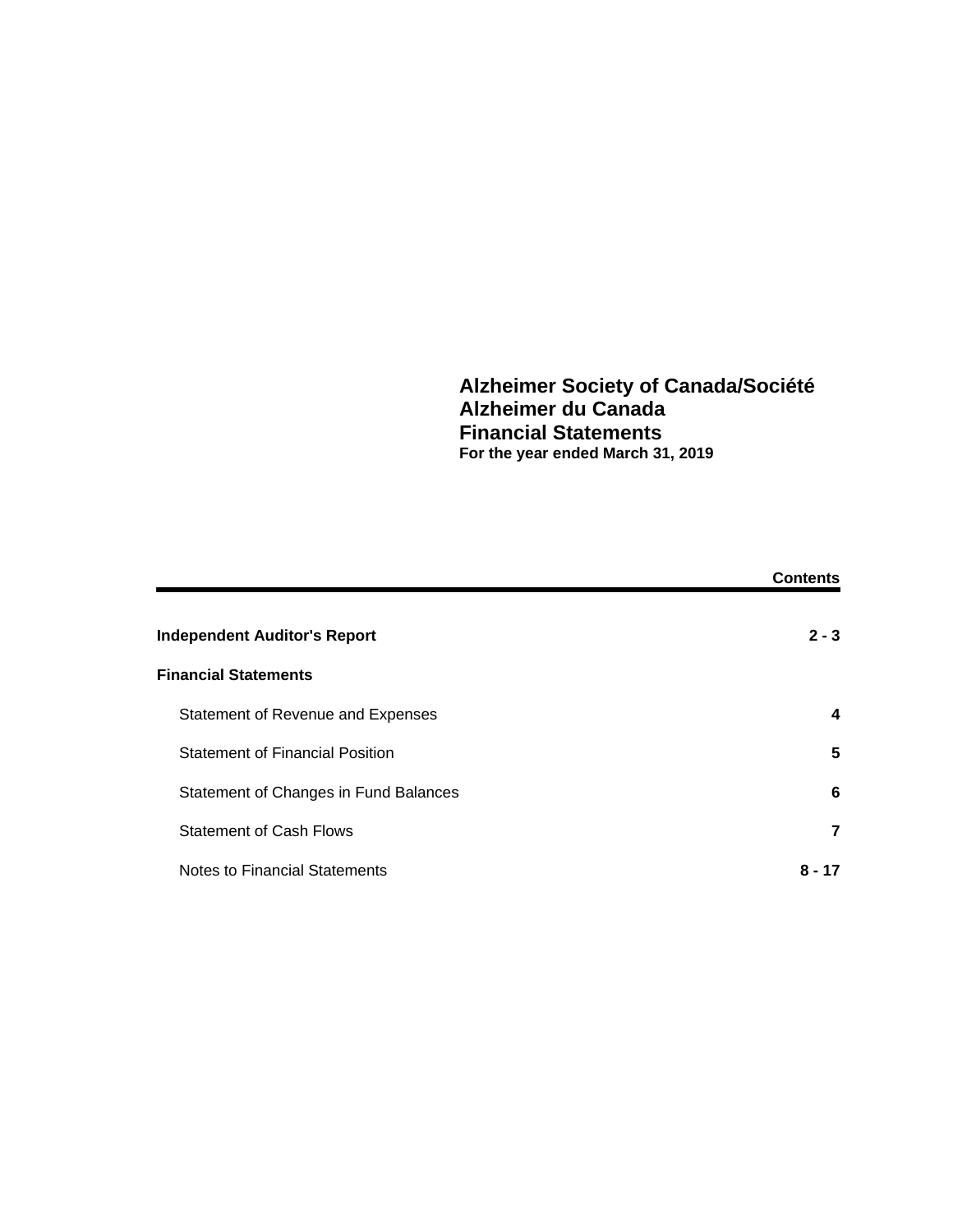

Tel: 905 270-7700 Fax: 905 270-7915 Toll-free: 866 248 6660 www.bdo.ca

## **Independent Auditor's Report**

### **To the Members of Alzheimer Society of Canada/Société Alzheimer du Canada**

### **Opinion**

We have audited the financial statements of Alzheimer Society of Canada/Société Alzheimer du Canada (the "Society"), which comprise the statement of financial position as at March 31, 2019, and the statements of revenue and expenses, changes in fund balances and cash flows for the year then ended, and notes to the financial statements, including a summary of significant accounting policies.

In our opinion, the accompanying financial statements present fairly, in all material respects, the financial position of the Society as at March 31, 2019, and the results of its operations and its cash flows for the year then ended in accordance with Canadian accounting standards for not-for-profit organizations.

#### **Basis for Opinion**

We conducted our audit in accordance with Canadian generally accepted auditing standards. Our responsibilities under those standards are further described in the *Auditor's Responsibilities for the Audit of the Financial Statements* section of our report. We are independent of the Society in accordance with the ethical requirements that are relevant to our audit of the financial statements in Canada, and we have fulfilled our other ethical responsibilities in accordance with these requirements. We believe that the audit evidence we have obtained is sufficient and appropriate to provide a basis for our opinion.

**Responsibilities of Management and Those Charged with Governance for the Financial Statements** Management is responsible for the preparation and fair presentation of these financial statements in accordance with Canadian accounting standards for not-for-profit organizations, and for such internal control as management determines is necessary to enable the preparation of financial statements that are free from material misstatement, whether due to fraud or error.

In preparing the financial statements, management is responsible for assessing the Society's ability to continue as a going concern, disclosing, as applicable, matters related to going concern and using the going concern basis of accounting unless management either intends to liquidate the Society or to cease operations, or has no realistic alternative but to do so.

Those charged with governance are responsible for overseeing the Society's financial reporting process.

#### **Auditor's Responsibilities for the Audit of the Financial Statements**

Our objectives are to obtain reasonable assurance about whether the financial statements as a whole are free from material misstatement, whether due to fraud or error, and to issue an auditor's report that includes our opinion. Reasonable assurance is a high level of assurance, but is not a guarantee that an audit conducted in accordance with Canadian generally accepted auditing standards will always detect a material misstatement when it exists. Misstatements can arise from fraud or error and are considered material if, individually or in the aggregate, they could reasonably be expected to influence the economic decisions of users taken on the basis of these financial statements.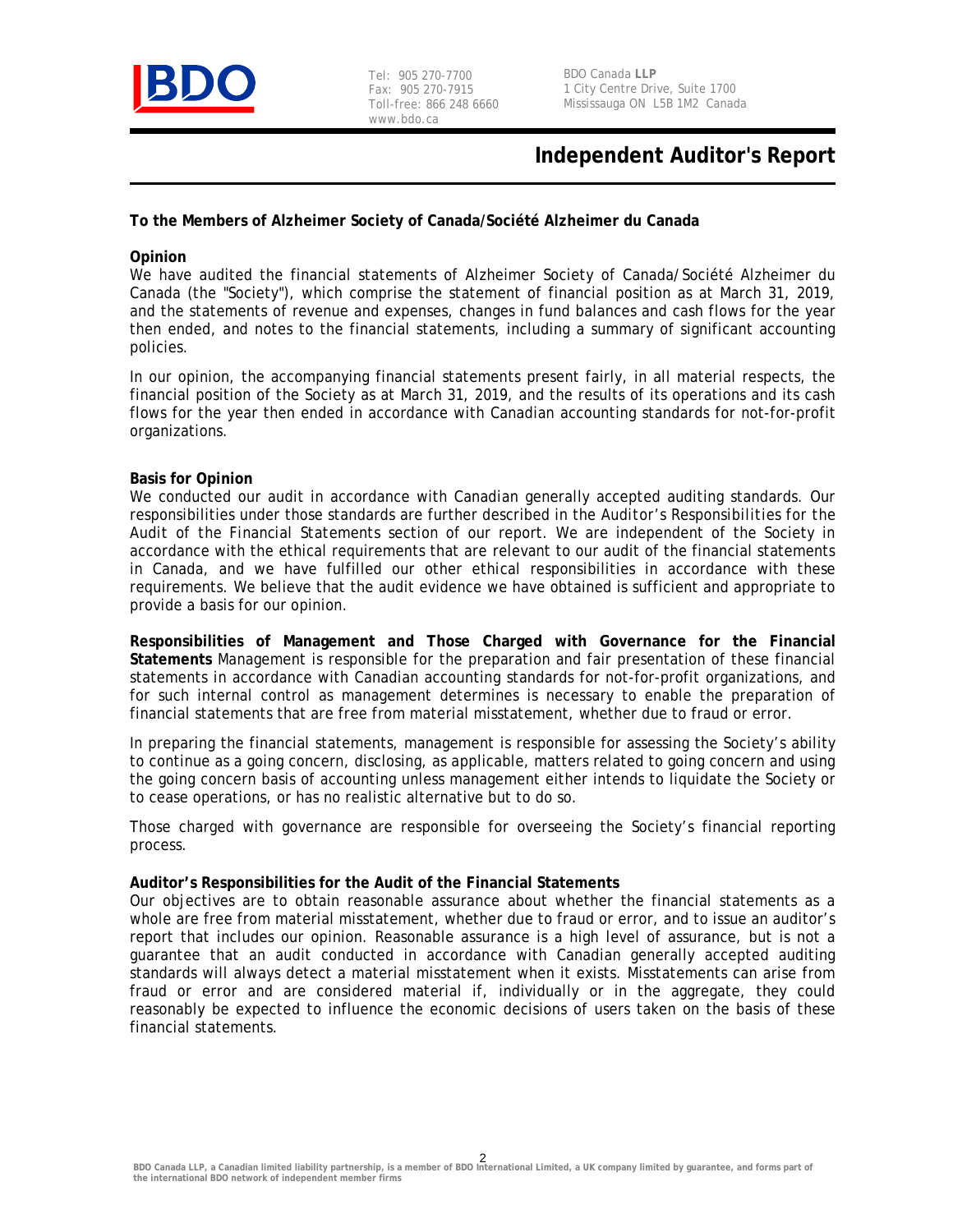

# **Independent Auditor's Report** (continued)

As part of an audit in accordance with Canadian generally accepted auditing standards, we exercise professional judgment and maintain professional skepticism throughout the audit. We also:

- Identify and assess the risks of material misstatement of the financial statements, whether due to fraud or error, design and perform audit procedures responsive to those risks, and obtain audit evidence that is sufficient and appropriate to provide a basis for our opinion. The risk of not detecting a material misstatement resulting from fraud is higher than for one resulting from error, as fraud may involve collusion, forgery, intentional omissions, misrepresentations, or the override of internal control.
- Obtain an understanding of internal control relevant to the audit in order to design audit procedures that are appropriate in the circumstances, but not for the purpose of expressing an opinion on the effectiveness of the Society's internal control.
- Evaluate the appropriateness of accounting policies used and the reasonableness of  $\bullet$ accounting estimates and related disclosures made by management.
- Conclude on the appropriateness of management's use of the going concern basis of accounting and, based on the audit evidence obtained, whether a material uncertainty exists related to events or conditions that may cast significant doubt on the Society's ability to continue as a going concern. If we conclude that a material uncertainty exists, we are required to draw attention in our auditor's report to the related disclosures in the financial statements or, if such disclosures are inadequate, to modify our opinion. Our conclusions are based on the audit evidence obtained up to the date of our auditor's report. However, future events or conditions may cause the Society to cease to continue as a going concern.
- Evaluate the overall presentation, structure and content of the financial statements,  $\bullet$ including the disclosures, and whether the financial statements represent the underlying transactions and events in a manner that achieves fair presentation.

We communicate with those charged with governance regarding, among other matters, the planned scope and timing of the audit and significant audit findings, including any significant deficiencies in internal control that we identify during our audit.

BDO Carada LLP

Chartered Professional Accountants, Licensed Public Accountants

Mississauga, Ontario June 21, 2019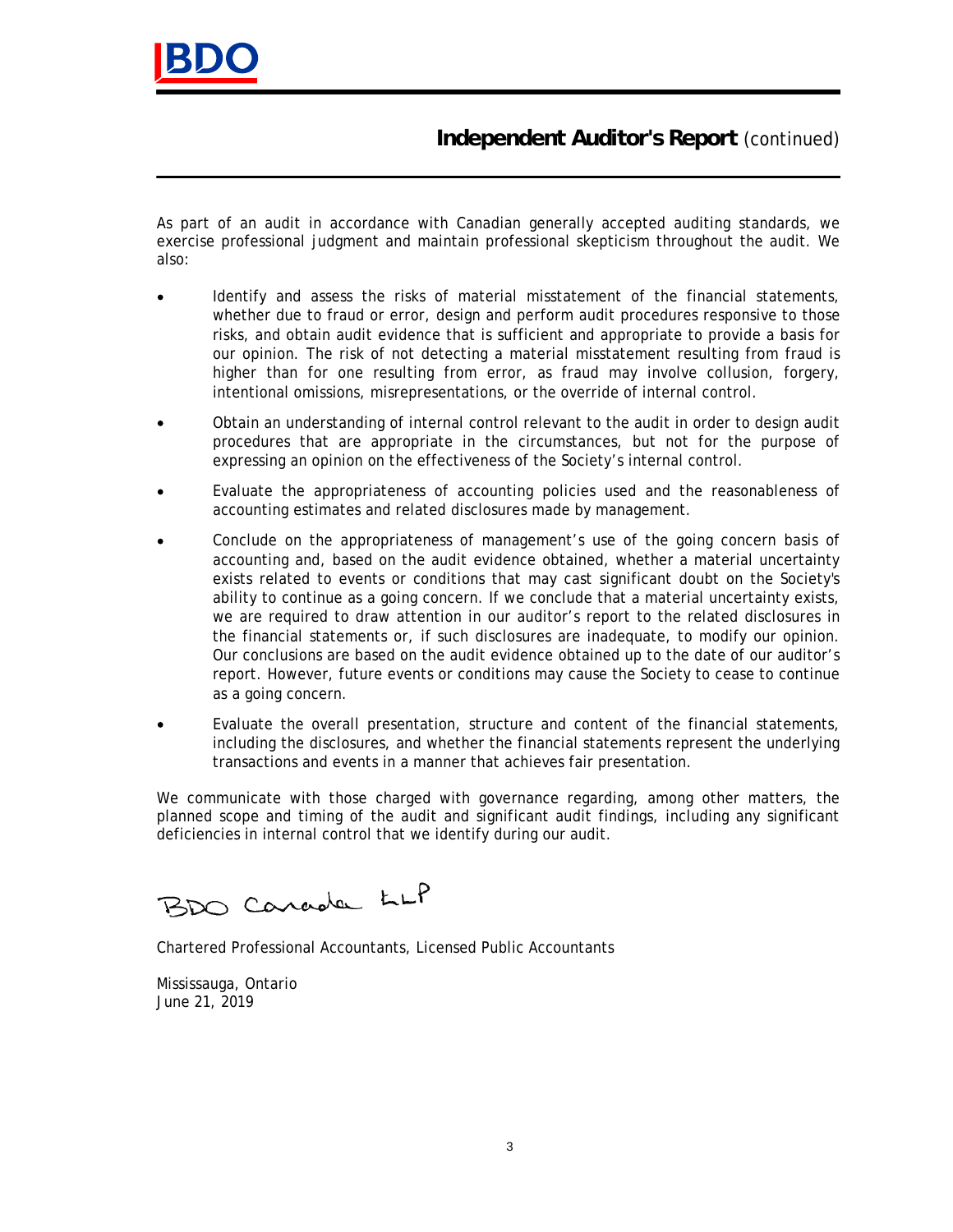# **Alzheimer Society of Canada/Société Alzheimer du Canada Statement of Revenue and Expenses**

| For the year ended March 31                                                                                                    | 2019                                      | 2018                                      |
|--------------------------------------------------------------------------------------------------------------------------------|-------------------------------------------|-------------------------------------------|
| <b>Revenue</b>                                                                                                                 |                                           |                                           |
| Support from the public<br>Individual giving and direct marketing<br><b>Bequests</b><br>Corporate giving and foundation giving | \$<br>9,831,927<br>1,987,587<br>1,575,174 | \$<br>9,101,946<br>1,444,847<br>1,177,280 |
| Total support from the public                                                                                                  | 13,394,688                                | 11,724,073                                |
| Partner charities (Note 9)<br>Investment and other income (Note 3c)                                                            | 6,845,741<br>1,039,469                    | 6,781,400<br>762,519                      |
| <b>Total revenue</b>                                                                                                           | 21,279,898                                | 19,267,992                                |
| <b>Expenses</b><br>Programs                                                                                                    |                                           |                                           |
| Services<br>Research<br>Partner charities (Note 9)                                                                             | 2,664,381<br>3,828,926<br>12,918,873      | 2,356,198<br>3,814,712<br>11,182,574      |
| Total program expenses                                                                                                         | 19,412,180                                | 17,353,484                                |
| Support<br>Fundraising<br>Administration (Note 13)                                                                             | 847,200<br>688,544                        | 699,683<br>718,966                        |
| Total support expenses                                                                                                         | 1,535,744                                 | 1,418,649                                 |
| <b>Total expenses</b>                                                                                                          | 20,947,924                                | 18,772,133                                |
| Excess of revenue over expenses before<br>unrealized losses on investments                                                     | 331,974                                   | 495,859                                   |
| Unrealized losses on investments (Note 3d)                                                                                     | (97, 743)                                 | (12, 233)                                 |
| <b>Excess of revenue over expenses</b>                                                                                         | 234,231<br>\$                             | \$<br>483,626                             |

The accompanying notes are an integral part of these financial statements.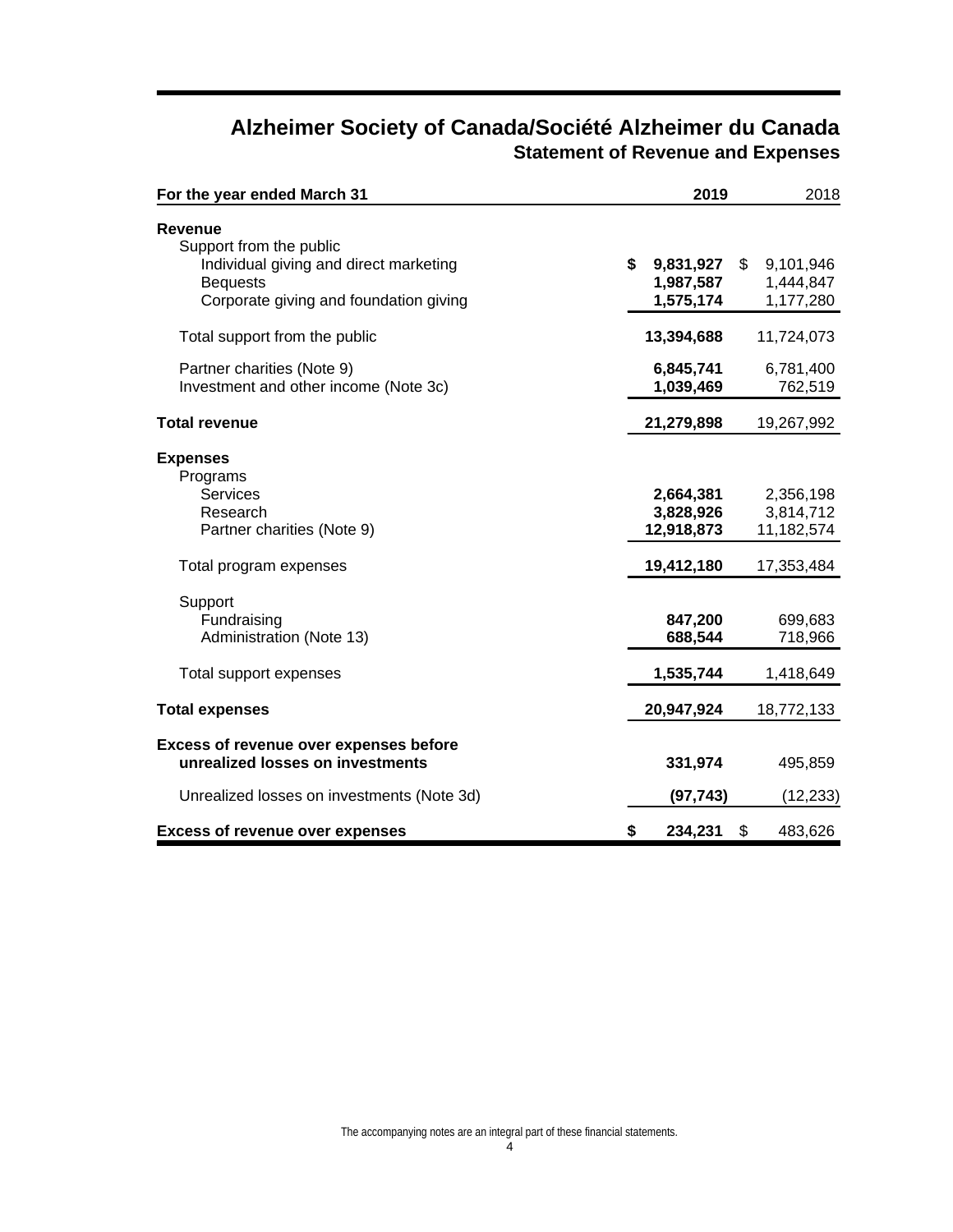| March 31                                                                                                                                                                                     | 2019                                                                |               | 2018                                                                |
|----------------------------------------------------------------------------------------------------------------------------------------------------------------------------------------------|---------------------------------------------------------------------|---------------|---------------------------------------------------------------------|
| <b>Assets</b>                                                                                                                                                                                |                                                                     |               |                                                                     |
| <b>Current</b><br>Cash<br>Short-term investments (Note 3a)<br>Accounts receivable (Note 2)<br>Prepaid expenses                                                                               | \$<br>3,903,211<br>316,133<br>3,348,660<br>43,555                   | \$            | 3,403,713<br>311,220<br>4,889,966<br>49,054                         |
| Long-term investments (Note 3b)<br>Restricted long-term investments (Note 3b)<br>Property and equipment (Note 4)                                                                             | 7,611,559<br>8,723,392<br>1,251,945<br>32,147                       |               | 8,653,953<br>8,376,726<br>1,201,907<br>41,103                       |
|                                                                                                                                                                                              | \$17,619,043                                                        |               | \$18,273,689                                                        |
| <b>Liabilities and Fund Balances</b>                                                                                                                                                         |                                                                     |               |                                                                     |
| <b>Current</b><br>Accounts payable and accrued liabilities (Note 5)<br>Deferred revenue (Note 6)<br>Research grants payable (Note 7)                                                         | \$<br>4,312,801<br>2,220,692<br>1,684,287                           | $\mathsf{\$}$ | 5,472,745<br>2,310,150<br>2,100,229                                 |
| Deferred revenue (Note 6)                                                                                                                                                                    | 8,217,780<br>2,265,598                                              |               | 9,883,124<br>2,169,462                                              |
| Research grants payable (Note 7)                                                                                                                                                             | 1,213,738                                                           |               | 543,407                                                             |
|                                                                                                                                                                                              | 11,697,116                                                          |               | 12,595,993                                                          |
| <b>Fund balances</b><br>Endowment fund (Note 8)<br>Invested in property and equipment<br>Internally restricted operating reserve<br>Internally restricted research fund<br>Unrestricted fund | 938,998<br>32,147<br>2,431,648<br>1,725,794<br>793,340<br>5,921,927 |               | 972,936<br>41,103<br>2,431,648<br>1,646,926<br>585,083<br>5,677,696 |
|                                                                                                                                                                                              | \$17,619,043                                                        |               | \$18,273,689                                                        |

# **Alzheimer Society of Canada/Société Alzheimer du Canada Statement of Financial Position**

On behalf of the Board:

Director Director

The accompanying notes are an integral part of these financial statements.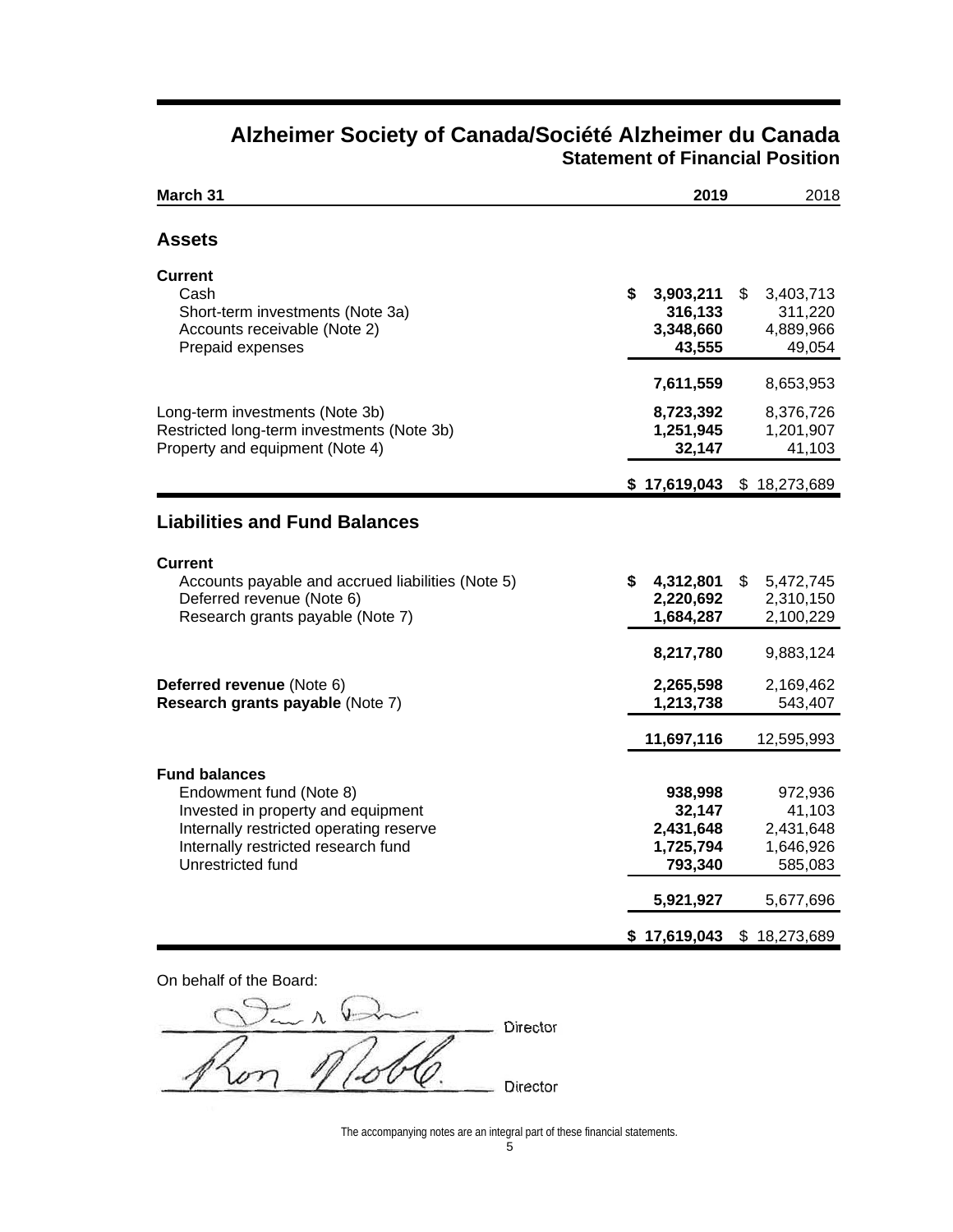## **Alzheimer Society of Canada/Société Alzheimer du Canada Statement of Changes in Fund Balances**

### **For the year ended March 31**

|                                                              |    | <b>Restricted</b><br>for<br><b>Endowment Property and</b><br><b>Fund</b> (Note 8) |    | Invested in<br>Equipment | <b>Internally</b><br><b>Restricted</b><br><b>Operating</b><br>Reserve | <b>Internally</b><br><b>Restricted</b><br><b>Research Unrestricted</b><br><b>Fund</b> |    | Fund           |    | 2019    | 2018                  |
|--------------------------------------------------------------|----|-----------------------------------------------------------------------------------|----|--------------------------|-----------------------------------------------------------------------|---------------------------------------------------------------------------------------|----|----------------|----|---------|-----------------------|
| <b>Fund balance, beginning of year</b>                       | S. | 972,936                                                                           | \$ | 41,103                   | \$2,431,648                                                           | \$1,646,926                                                                           | \$ | 585,083        | S. |         | 5,677,696 \$5,193,970 |
| Excess (deficiency) of revenue over<br>expenses for the year |    | 50.789                                                                            |    | (22, 764)                |                                                                       | $\blacksquare$                                                                        |    | 206.206        |    | 234,231 | 483,626               |
| Endowment contributions                                      |    | 10,000                                                                            |    |                          |                                                                       | $\blacksquare$                                                                        |    | $\blacksquare$ |    | 10,000  | 100                   |
| Transfer from/to Research<br><b>Contributions Fund</b>       |    | (94, 727)                                                                         |    |                          | $\blacksquare$                                                        | 78,868                                                                                |    | 15,859         |    |         |                       |
| Purchase of property and equipment                           |    |                                                                                   |    | 13,808                   |                                                                       | $\blacksquare$                                                                        |    | (13,808)       |    |         |                       |
| <b>Fund balance, end of year</b>                             | S  | 938.998                                                                           | -S | 32.147                   | \$2,431,648                                                           | \$1,725,794                                                                           | S. | 793.340        | S. |         | 5,921,927 \$5,677,696 |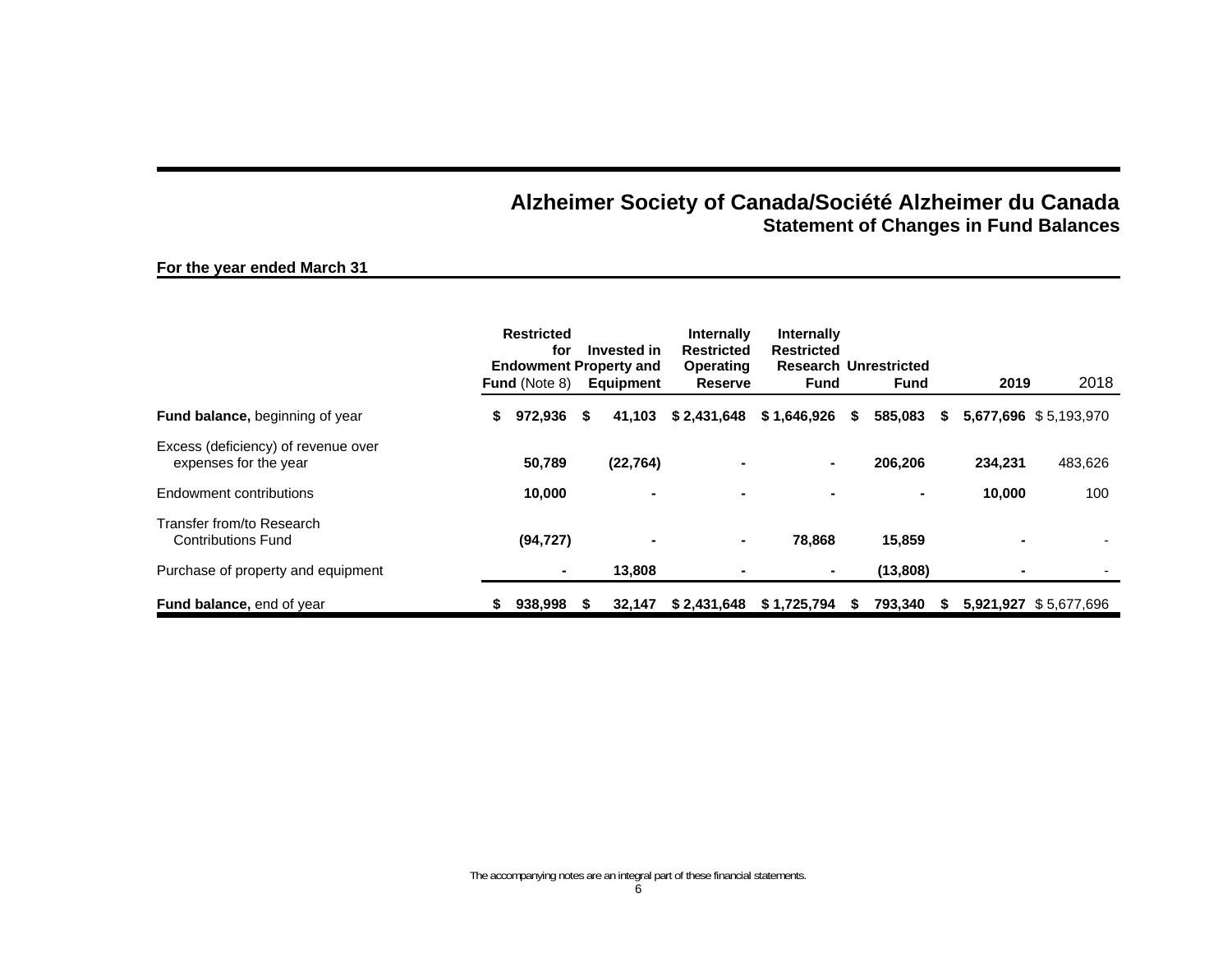# **Alzheimer Society of Canada/Société Alzheimer du Canada Statement of Cash Flows**

| For the year ended March 31                                                                                                                                                           | 2019                                |               | 2018                                 |
|---------------------------------------------------------------------------------------------------------------------------------------------------------------------------------------|-------------------------------------|---------------|--------------------------------------|
| Cash provided by (used in)                                                                                                                                                            |                                     |               |                                      |
| <b>Operating activities</b><br>Excess of revenue over expenses<br>Adjustments required to reconcile excess of revenue over<br>expenses with net cash provided by operating activities | \$<br>234,231                       | \$            | 483,626                              |
| Amortization of property and equipment<br>Unrealized losses on investments<br>Changes in non-cash working capital balances                                                            | 22,764<br>97,743                    |               | 22,675<br>12,233                     |
| Accounts receivable<br>Prepaid expenses<br>Accounts payable and accrued liabilities                                                                                                   | 1,541,306<br>5,499<br>(1, 159, 944) |               | (155, 429)<br>(4, 745)<br>(813, 481) |
| Deferred revenue<br>Research grants payable                                                                                                                                           | 6,678<br>254,389<br>1,002,666       |               | 77,786<br>(94, 196)                  |
| <b>Investing activities</b>                                                                                                                                                           |                                     |               | (471,531)                            |
| Sale (purchase) of short-term investments<br>Purchase of long-term investments<br>Purchase of property and equipment                                                                  | (4, 913)<br>(494, 447)<br>(13, 808) |               | 1,672,478<br>(471, 774)<br>(20, 053) |
|                                                                                                                                                                                       | (513, 168)                          |               | 1,180,651                            |
| <b>Financing activity</b><br>Endowment contributions                                                                                                                                  | 10,000                              |               | 100                                  |
| Increase in cash during the year                                                                                                                                                      | 499,498                             |               | 709,220                              |
| Cash, beginning of year                                                                                                                                                               | 3,403,713                           |               | 2,694,493                            |
| Cash, end of year                                                                                                                                                                     | \$3,903,211                         | $\mathcal{S}$ | 3,403,713                            |

The accompanying notes are an integral part of these financial statements.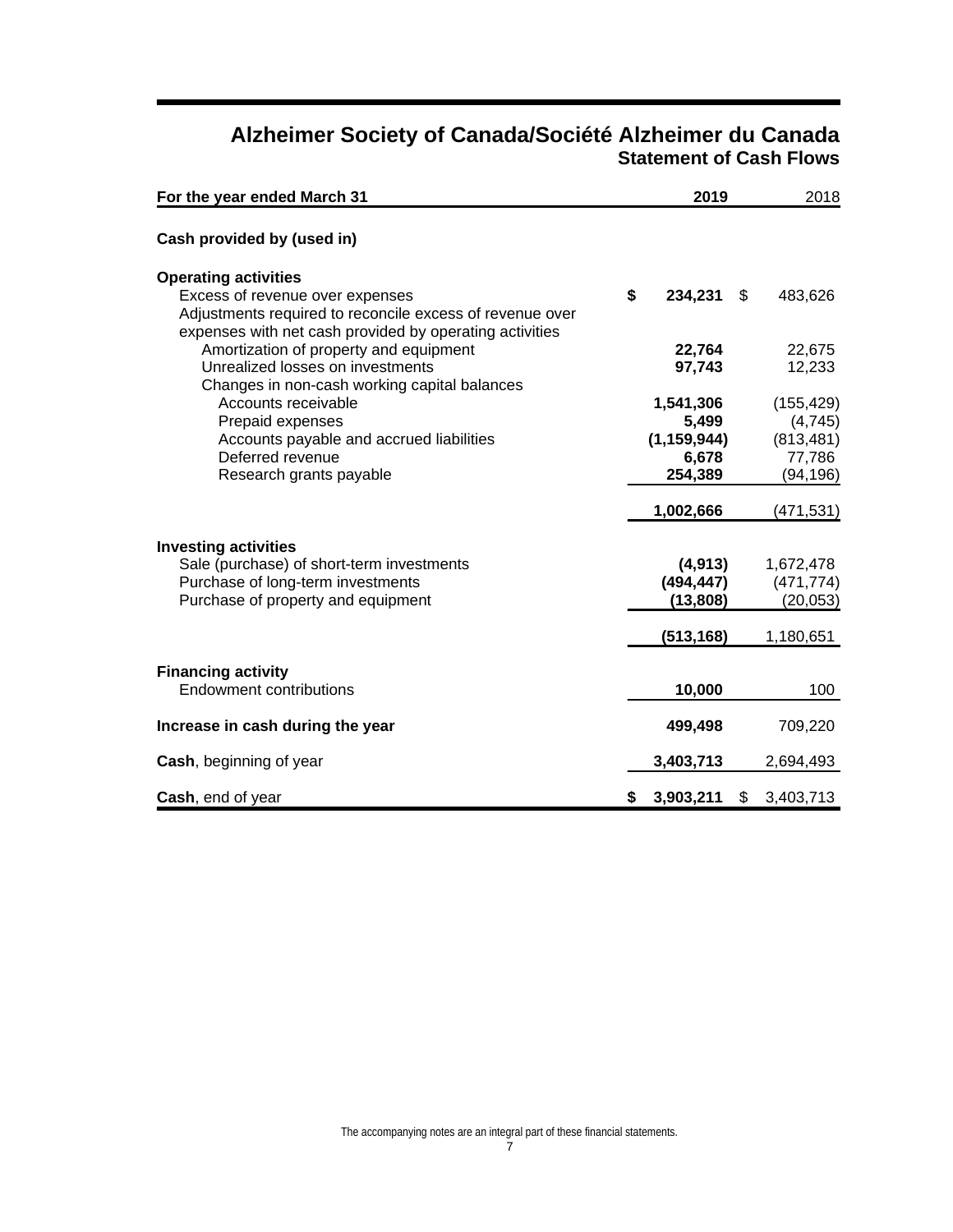### **March 31, 2019**

### **1. Summary of Significant Accounting Policies**

### **Purpose of the Organization**

Alzheimer Society of Canada/Société Alzheimer du Canada is incorporated without share capital under the laws of Canada and continues under the Canada Not-for-Profit Corporations Act, and is registered with Canada Revenue Agency as a charitable organization. The Society identifies, develops and facilitates national priorities that enable its partners to effectively alleviate the personal and social concequences of Alzheimer's disease and related disorders, promotes research and leads the search for a cure.

The partners of the Society are the Provincial Alzheimer Societies across Canada. While control and ownership does not exist between or among any of these entities, the two levels of societies work closely together to alleviate the personal and social consequences of Alzheimer's disease. These financial statements reflect only the assets, liabilities and operations under the administration of the Society.

#### **Basis of Accounting**

These financial statements have been prepared by management in accordance with Canadian accounting standards for not-for-profit organizations (ASPNO).

### **Revenue Recognition**

Contributions, including individual giving and direct marketing, bequests, corporate and foundation giving, partner charities, and government are recognized as revenue when the amount can be reasonably estimated and collection is reasonably assured. Restricted contributions are initially recorded as deferred revenue and are recognized as revenue in the year in which the related expenses are incurred.

Endowment contributions are recognized as direct increases to net assets. Endowments consist of donations made to the Society where the capital is required to be maintained in perpetuity.

Realized investment income includes interest, dividends and realized gains or losses on investments, and is reported net of fees, commissions and interest expense. Interest income is recorded using the accrual method and dividends are recorded when declared. Unrealized gains or losses on investments are disclosed as a separate component in the statement of revenue and expenses.

### **Internally Restricted Net Assets**

#### *Operating reserve*

The Society has set aside a percentage of expenditures as an operating reserve to provide continued funding of operations and ensure financial stability. In accordance with the operating reserve policy, the target for the reserve is 50% of the previous year's net expenditures plus contractual obligations net of research expenditures and direct mailing expenditures.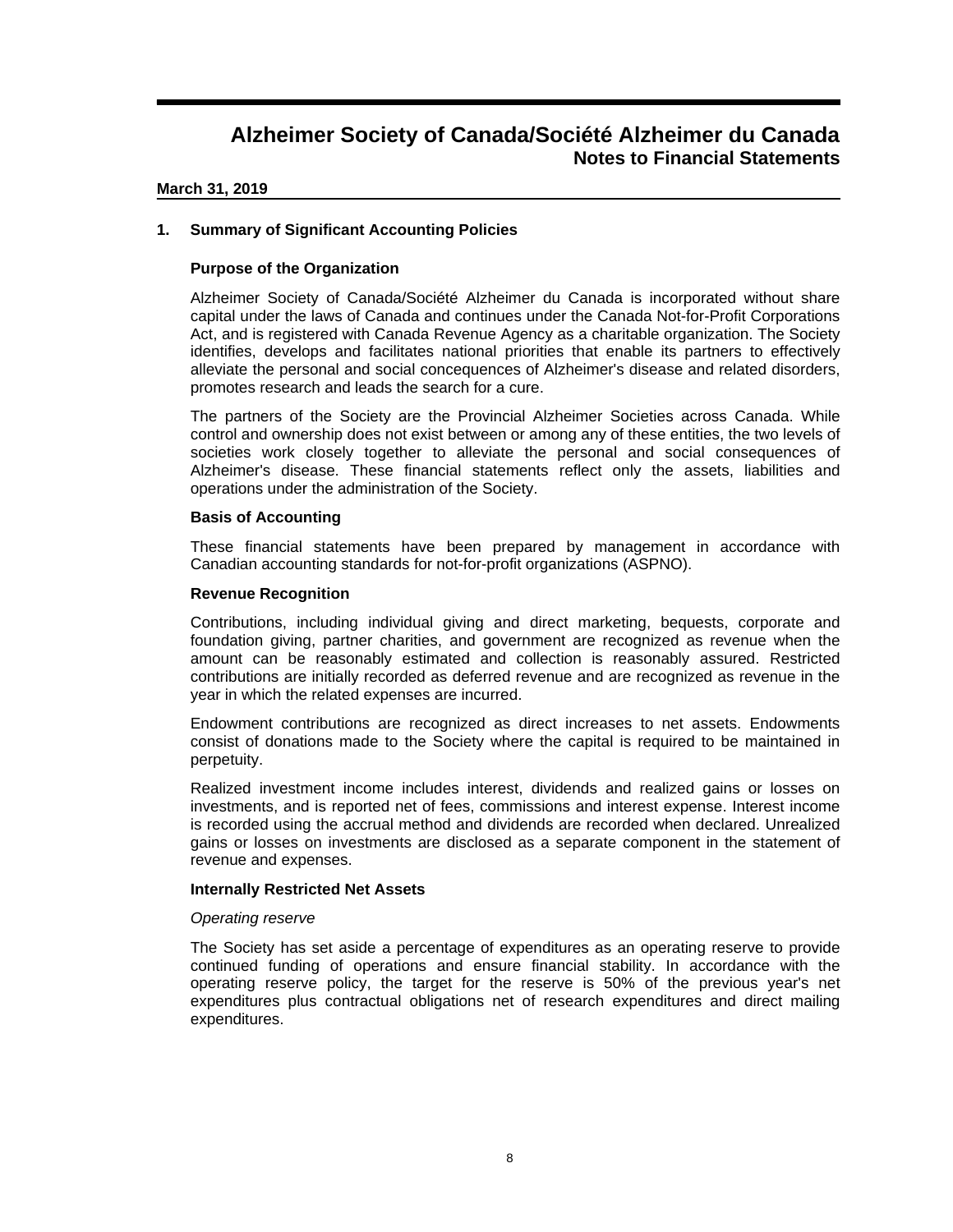### **March 31, 2019**

### **1. Summary of Significant Accounting Policies** (continued)

**Internally Restricted Net Assets** (continued)

#### *Internally restricted research fund*

The research fund is composed of internally restricted funds designated by the Board to be spent on the Alzheimer Society Research Program. The target balance for the research fund (in combination with externally restricted unexpended donations for research) is 100% of the total prior year's Alzheimer Society Research Program expense. The current excess will be expended to fund additional research over the next few years.

### **Financial Instruments**

#### *Initial measurement*

Financial instruments are measured at fair value when issued or acquired. Transaction costs and financing fees relating to financial instruments that are measured subsequently at fair value are recognized in operations in the year in which they are incurred.

#### *Subsequent measurement*

The Society subsequently measures its financial assets and liabilities at cost or amortized cost less impairment, except for investments in pooled funds quoted in an active market, which are measured at fair value. All changes in fair value of the Society's investments are recorded in the statement of revenue and expenses and disclosed in Note 3.

For financial assets measured at cost or amortized cost, the Society regularly assesses whether there are any indications of impairment. If there is an indication of impairment, and the Society determines that there is a significant adverse change in the expected timing or amount of future cash flows from the asset, it recognizes an impairment loss in the statement of revenue and expenses. Any reversals of previously recognized impairment losses are recognized in operations in the year the reversal occurs.

#### **Use of Estimates**

The preparation of financial statements in accordance with Canadian accounting standards for not-for-profit organizations requires management to make estimates and assumptions that affect the reported amounts of assets and liabilities at the date of the financial statements, and the reported amounts of revenue and expenses during the period. Actual results could differ from management's best estimates as additional information becomes available in the future.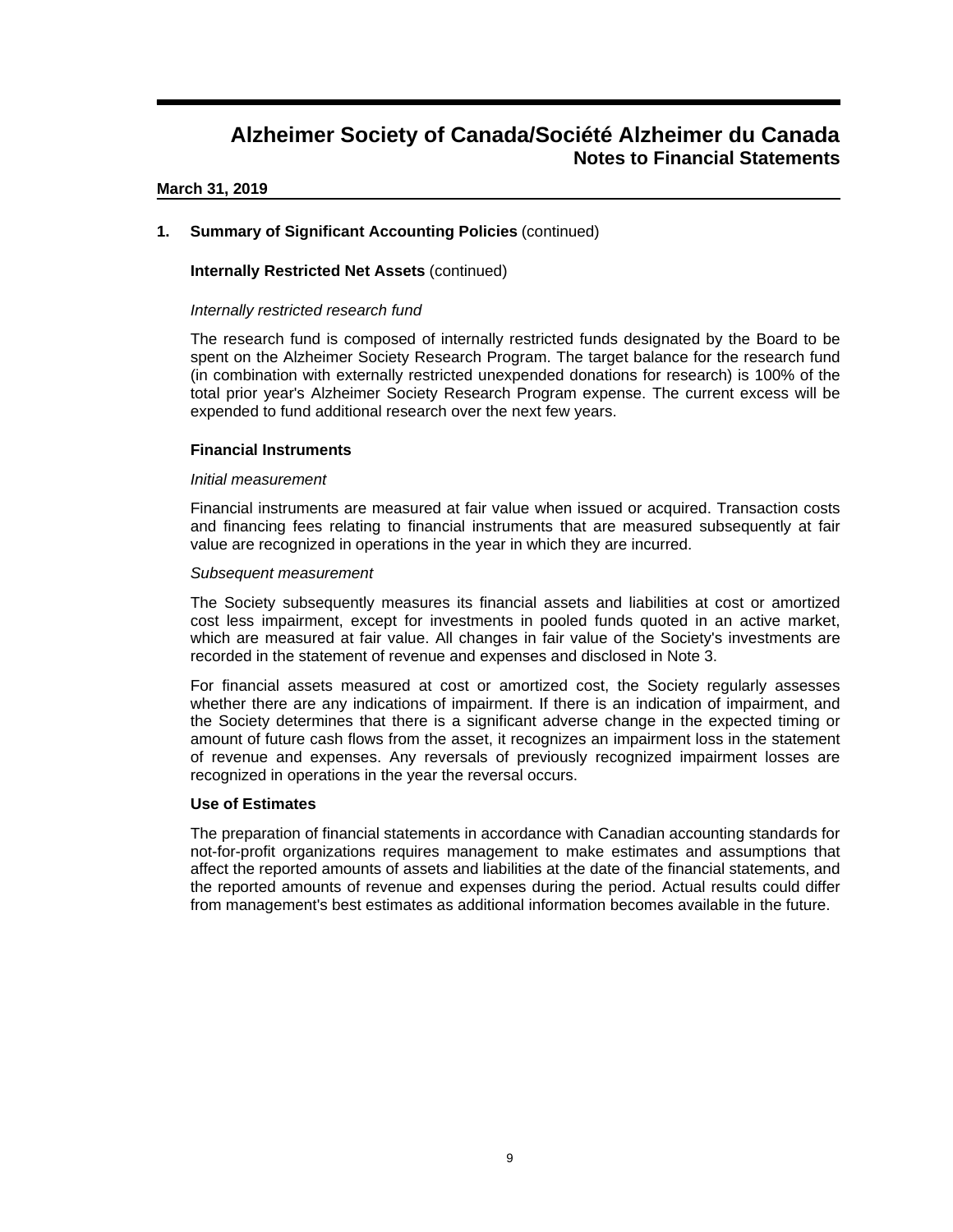### **March 31, 2019**

### **1. Summary of Significant Accounting Policies** (continued)

### **Property and Equipment**

Property and equipment are recorded at cost. The Society provides for amortization using the straight-line method at rates designed to amortize the cost of the property and equipment over their estimated useful lives. The annual amortization rates are as follows:

> Furniture and fixtures - 5 years Computer equipment - 3 years Leasehold improvements - over term of lease Telephone equipment - 5 years Web portal The Research States of Streets and Streets and Streets and Streets and Streets and Streets and Streets and Streets and Streets and Streets and Streets and Streets and Streets and Streets and Streets and Streets

### **Accrued Research Funding**

The Board of Directors annually approves specific commitments for research grants that are to be awarded to researchers for periods of up to three years. The liability for this funding is recorded in the year awarded and a charge is made against operations in the year. Disbursements of these awards are charged against the liability at the time the disbursements are made.

### **Interfund Transfers and Allocations**

The excess of revenue over expenses for the year is allocated in accordance with the Society's financial policy statements. Any residual excess is allocated to the Unrestricted Fund. Interfund transfers are made in accordance with policies and guidelines approved by the Board of Directors.

#### **Operating and Overhead Expenses**

Certain operating and overhead expenses are allocated to other expense categories based upon reasonable estimates of staff time or costs incurred (Note 10).

#### **Donated Services**

The operation of the Society is dependent on services provided by volunteers. Since these services are not normally purchased by the Society and due to the difficulty of determining their fair market value, donated services are not recorded in the accounts.

#### **Remuneration of the Board**

Members of the Board of Directors are volunteers who serve without remuneration.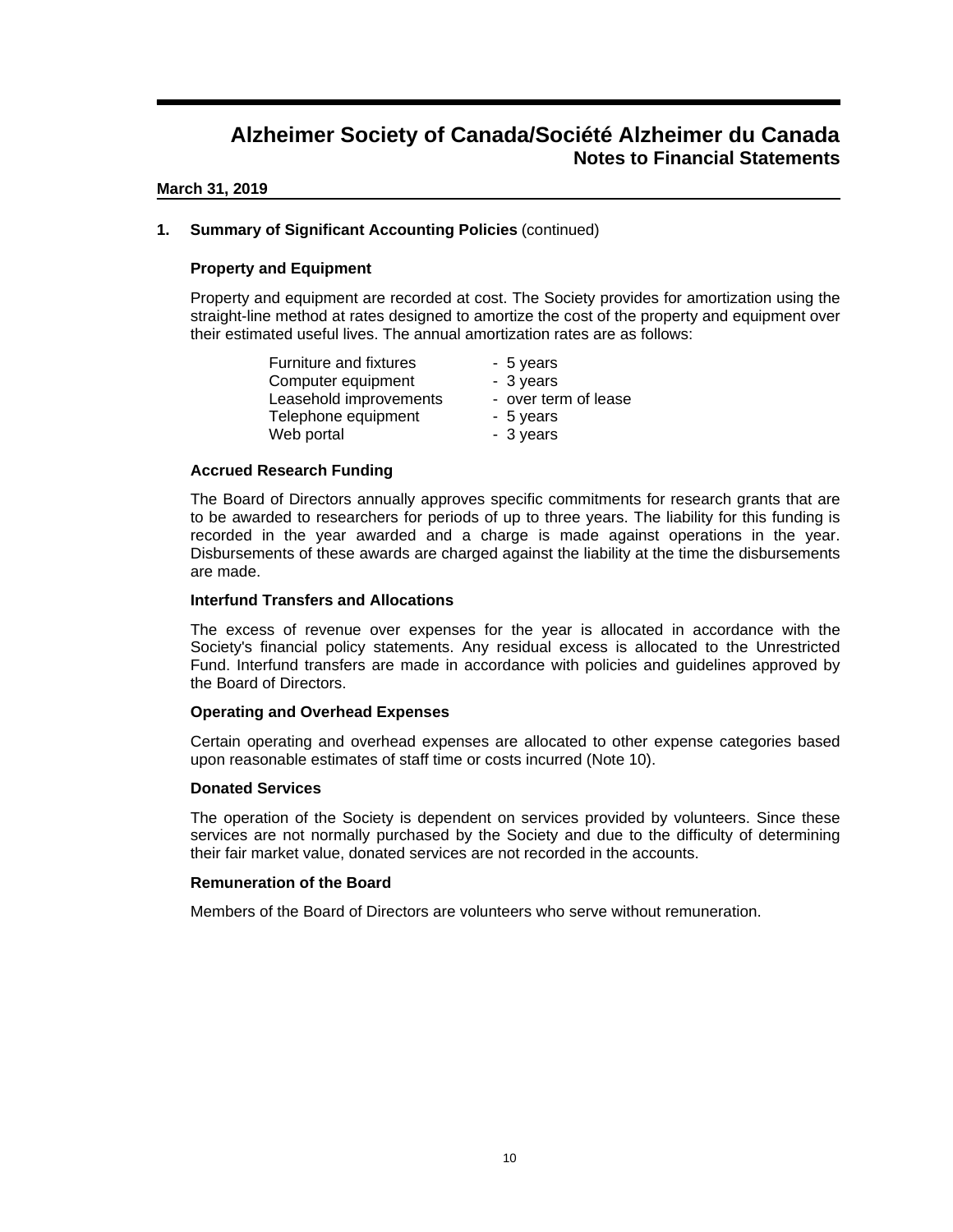### **March 31, 2019**

### **2. Accounts Receivable**

|                                                         | 2019                            |    | 2018                            |  |
|---------------------------------------------------------|---------------------------------|----|---------------------------------|--|
| Government<br>Partner charities<br>Co-tenancy and other | 274,992<br>2,477,562<br>596,106 | S  | 337,513<br>4,244,972<br>307,481 |  |
|                                                         | 3,348,660                       | \$ | 4,889,966                       |  |

### **3. Investments**

a) Short-term investments consist of Foyston, Gordon & Payne Short Term Funds of \$316,133 (2018 - \$311,220).

b) Long-term investments consist of the following Foyston, Gordon & Payne Pooled funds:

|                                                                                              |    | 2019                                          |     |                                                |
|----------------------------------------------------------------------------------------------|----|-----------------------------------------------|-----|------------------------------------------------|
| Cash and cash equivalents<br>Fixed income securites<br>Canadian equities<br>Foreign equities | \$ | 92,837<br>4,869,566<br>1,649,223<br>3,363,711 | \$. | 507,631<br>4,232,917<br>2,382,974<br>2,455,111 |
|                                                                                              | S  | 9,975,337                                     | S   | 9,578,633                                      |
| Long-term investments represent:                                                             |    | 2019                                          |     | 2018                                           |
| Long-term investments<br>Restricted long-term investments                                    | \$ | 8,723,392<br>1,251,945                        | \$. | 8,376,726<br>1,201,907                         |
|                                                                                              | \$ | 9,975,337                                     | Ж,  | 9.578.633                                      |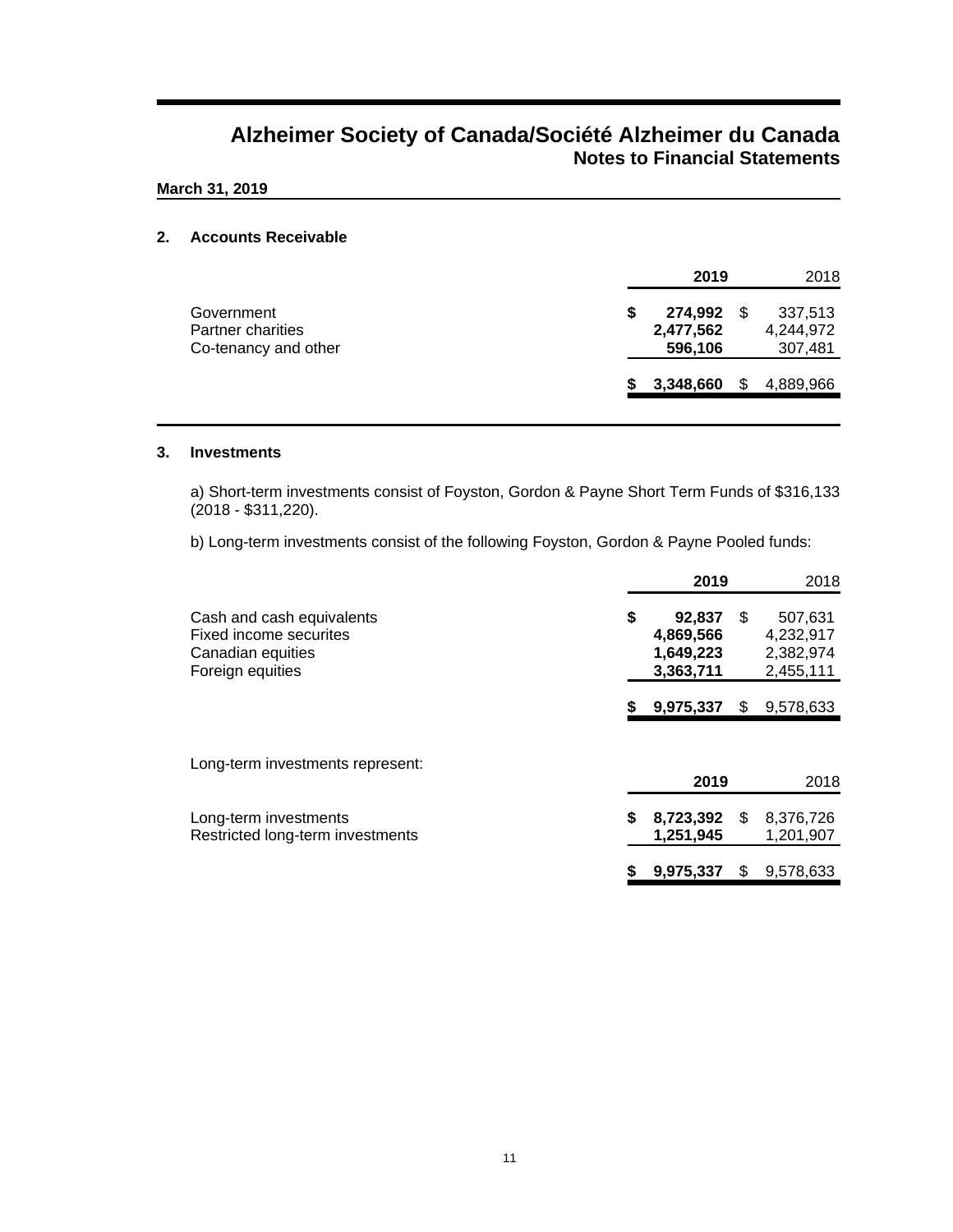### **March 31, 2019**

### **3. Investments** (continued)

c) Realized investment income is comprised of:

|                                                                                       | 2019                       | 2018                    |  |
|---------------------------------------------------------------------------------------|----------------------------|-------------------------|--|
| Unrestricted Fund:<br>Interest and dividends<br>\$<br>Realized gains                  | 312,117<br>128,874         | \$<br>244,475<br>62,765 |  |
|                                                                                       | 440,991                    | 307,240                 |  |
| <b>Endowment Fund</b><br>Interest and dividends<br>Realized gains                     | 41,828<br>23,087           | 30,344<br>8,908         |  |
|                                                                                       | 64,915                     | 39,252                  |  |
| Total realized investment income<br>Other income                                      | 505,906<br>533,563         | 346,492<br>416,027      |  |
| Total realized investment income and other income                                     | 1,039,469 \$               | 762,519                 |  |
| d) Unrealized investment income is comprised of:                                      | 2019                       | 2018                    |  |
| Unrealized gains (losses) on investments<br>Unrestricted fund<br>\$<br>Endowment fund | $(83, 617)$ \$<br>(14,126) | (13, 177)<br>944        |  |
| 5                                                                                     | $(97, 743)$ \$             | (12, 233)               |  |

### **4. Property and Equipment**

|                                                                                                                    |                                                          | 2019                                                     |     |                                                    |     | 2018                                               |
|--------------------------------------------------------------------------------------------------------------------|----------------------------------------------------------|----------------------------------------------------------|-----|----------------------------------------------------|-----|----------------------------------------------------|
|                                                                                                                    | Cost                                                     | <b>Accumulated</b><br>Amortization                       |     | Cost                                               |     | Accumulated<br>Amortization                        |
| <b>Furniture and fixtures</b><br>Computer equipment<br>Leasehold improvements<br>Telephone equipment<br>Web portal | \$<br>132,265<br>169,379<br>138,150<br>25,862<br>162,205 | \$<br>130,100<br>147,328<br>130,219<br>25,862<br>162,205 | \$. | 132,265<br>155,571<br>138,150<br>25,862<br>162,205 | \$. | 129,234<br>136.518<br>120,777<br>24,216<br>162,205 |
|                                                                                                                    | \$<br>627,861                                            | \$<br>595,714                                            | S   | 614,053                                            | \$. | 572,950                                            |
| Net book value                                                                                                     |                                                          | \$<br>32,147                                             |     |                                                    | \$  | 41,103                                             |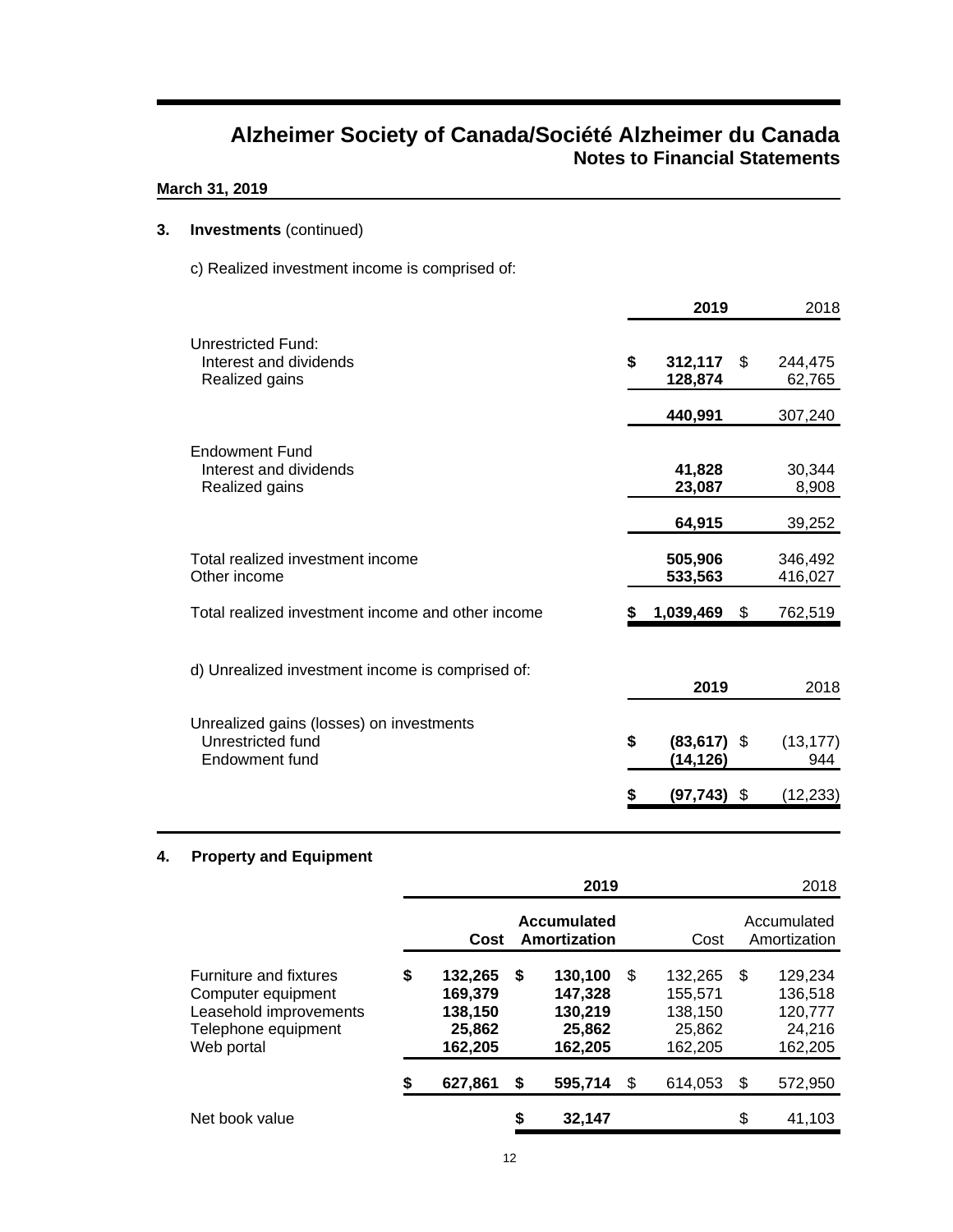### **March 31, 2019**

### **5. Accounts Payable and Accrued Liabilities**

|                                                                     | 2019                   | 2018 |                      |
|---------------------------------------------------------------------|------------------------|------|----------------------|
| Trade accounts payable and accrued liabilities<br>Partner charities | 530,995<br>3,781,806   | S.   | 506,036<br>4,966,709 |
|                                                                     | 4,312,801 \$ 5,472,745 |      |                      |
|                                                                     |                        |      |                      |

### **6. Deferred Revenue**

Short and long-term deferred revenue consists of contributions which are designated by the donor to fund future expenses. These contributions will be recognized as revenue when the designated disbursements are made.

|                                                                     |   | 2019                                  | 2018 |                                       |
|---------------------------------------------------------------------|---|---------------------------------------|------|---------------------------------------|
| Balance, beginning of year<br>Contributions<br><b>Disbursements</b> | S | 4,479,612<br>5,895,714<br>(5,889,036) |      | 4,401,826<br>5,447,254<br>(5,369,468) |
| Balance, end of year<br>Less: long-term portion                     | S | 4,486,290<br>(2, 265, 598)            | \$.  | 4,479,612<br>(2, 169, 462)            |
| Current portion of deferred revenue                                 |   | 2,220,692                             |      | 2,310,150                             |

### **7. Research Grants Payable**

| Balance, beginning of year                                                                                                            | S. | <b>2,643,636</b> \$ 2,737,831         |  |                                       |
|---------------------------------------------------------------------------------------------------------------------------------------|----|---------------------------------------|--|---------------------------------------|
| Current year grants awarded, net of declined and<br>terminated awards<br>Payments<br>Terminations of grants awarded in previous years |    | 3,354,265<br>(3,018,326)<br>(81, 550) |  | 3,367,272<br>(3,371,213)<br>(90, 254) |
| Balance, end of year<br>Less: long-term portion                                                                                       |    | 2,898,025<br>(1, 213, 738)            |  | 2,643,636<br>(543, 407)               |
| Current portion of research funding                                                                                                   |    | 1,684,287                             |  | 2,100,229                             |

**2019** 2018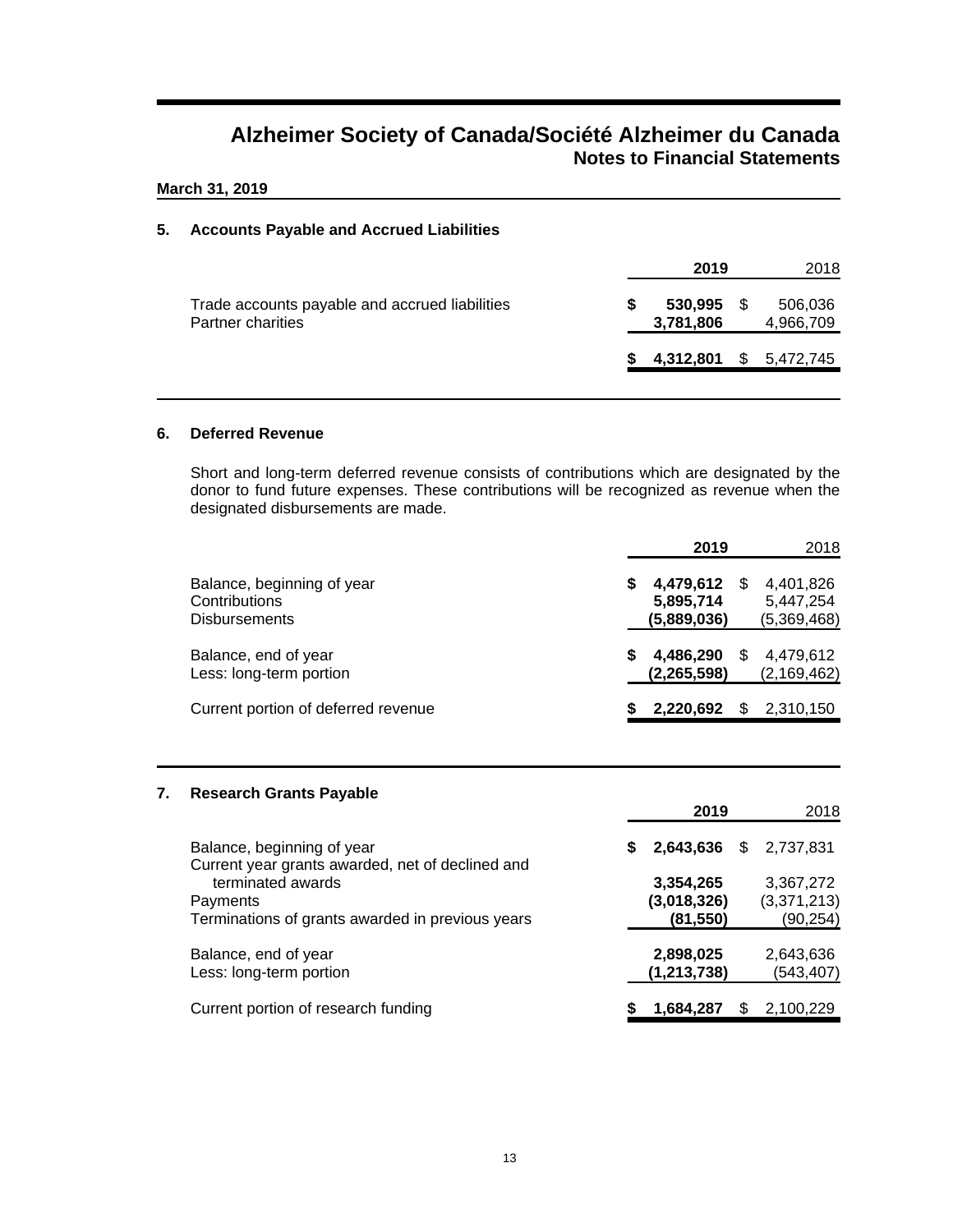### **March 31, 2019**

### **8. Net Assets Restricted for Endowment Purposes**

|                               |   | 2019      |   | 2018      |
|-------------------------------|---|-----------|---|-----------|
| Balance, beginning of year    | S | 972,936   | S | 1,027,261 |
| Contributions                 |   | 10,000    |   | 100       |
| Investment income             |   | 50,789    |   | 40,196    |
| Transfer of spendable portion |   | (94, 727) |   | (94, 621) |
| Balance, end of year          | S | 938,998   |   | 972,936   |

The original endowment contributions which must be maintained in perpetuity is \$881,431 (2018 - \$871,331).

The investment income generated from Endowments must be used in accordance with the Endowment criteria. When Endowment contributions do not specify a program area, allocations are made by the Board of Directors. The economic value of the Endowments is protected by an internal restriction limiting the annual amount of investment income that may be spent.

### **9. Federation Agreement**

In April 2009, the Society entered into a Federation Agreement ("FA") with the ten Provincial Alzheimer Societies ("Partners").

The FA includes the following financial arrangements:

All funds received by the Society (except Safely Home registrations, investment income, national foundation and corporation revenue, and federal government grants for centrally coordinated national programs) will be distributed to the province from which the funds originated. Direct mail revenue is flowed back to the participating Partners net of the related expense.

The Society's expense budget is supported through assessments to the provincial Partners based on the Partner's percentage of total applicable revenue.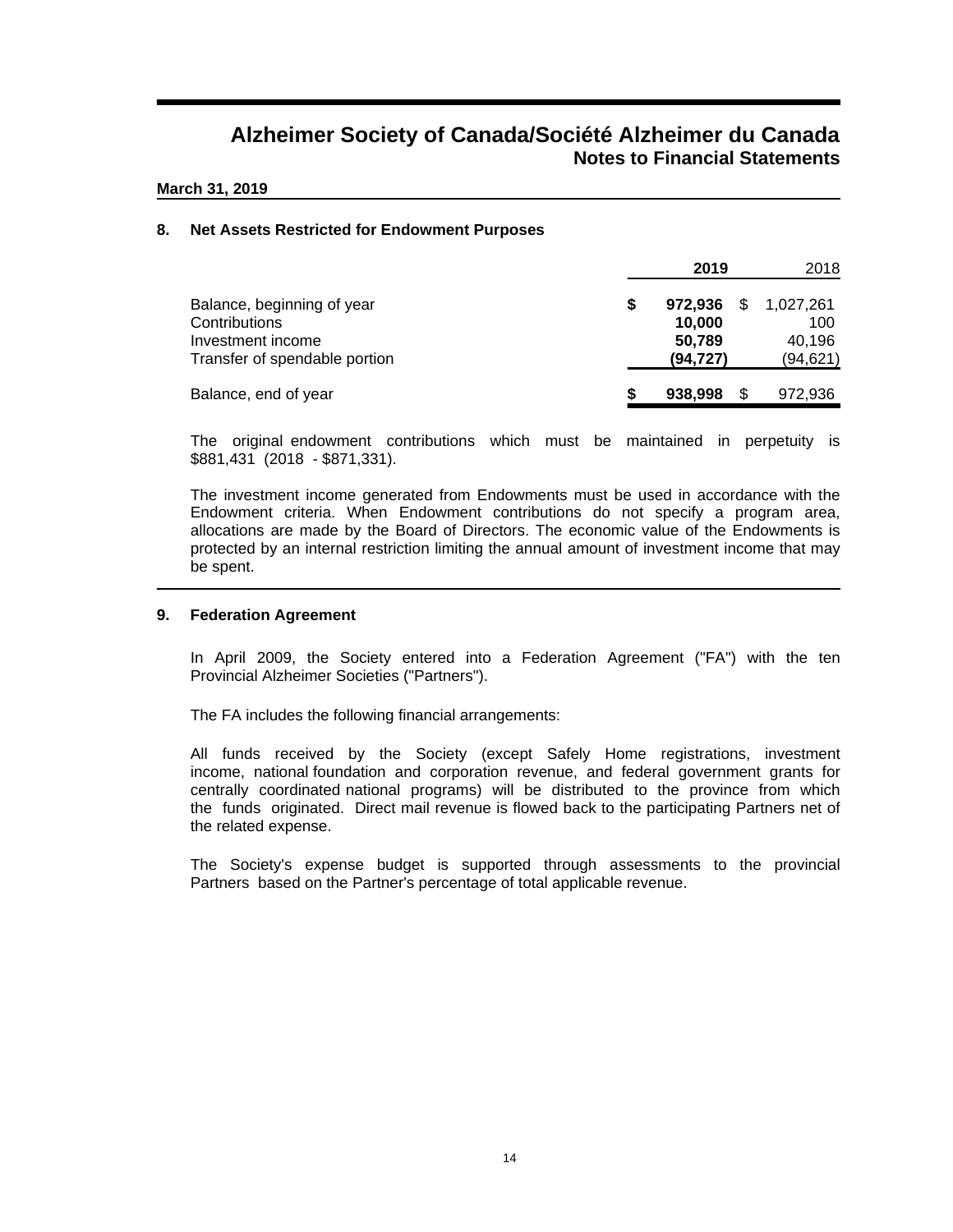### **March 31, 2019**

### **9.** Federation Agreement (continued)

Partner charities revenue:

|                                                                                                  |    | 2019                                           |     | 2018                                |
|--------------------------------------------------------------------------------------------------|----|------------------------------------------------|-----|-------------------------------------|
| Health partners<br>Research assessment and additional federation                                 | \$ | 616,649                                        | \$  | 626,063                             |
| contributions for research<br>Operating assessment                                               |    | 3,376,820<br>2,852,272                         |     | 3,339,878<br>2,815,459              |
|                                                                                                  |    |                                                |     |                                     |
|                                                                                                  | S  | 6,845,741                                      | \$  | 6,781,400                           |
| Partner charities expenses:                                                                      |    |                                                |     |                                     |
|                                                                                                  |    | 2019                                           |     | 2018                                |
| Revenue flowed to partners<br>Partner services<br>Walk for Alzheimer's expenses, net of recovery | S  | 12,634,349<br>181,354<br>103,170               | \$. | 11,009,363<br>161,104<br>12,107     |
|                                                                                                  |    | $$12,918,873$ $$11,182,574$                    |     |                                     |
| Revenue flowed to partners:                                                                      |    |                                                |     |                                     |
|                                                                                                  |    | 2019                                           |     | 2018                                |
| Direct mail<br>Donations<br><b>Bequests</b><br>IG Sponsorship                                    | \$ | 6,789,559<br>3,261,846<br>1,990,144<br>592,800 | \$  | 6,441,301<br>2,998,873<br>1,569,189 |
|                                                                                                  | S  | 12,634,349                                     |     | \$11,009,363                        |

The gross expenses for the operation of the direct mail program and the Walk for Alzheimer's were \$4,384,438 (2018 - \$3,786,022) which were then billed to the partner charities. These amounts were netted in the Statement of Revenue and Expenses.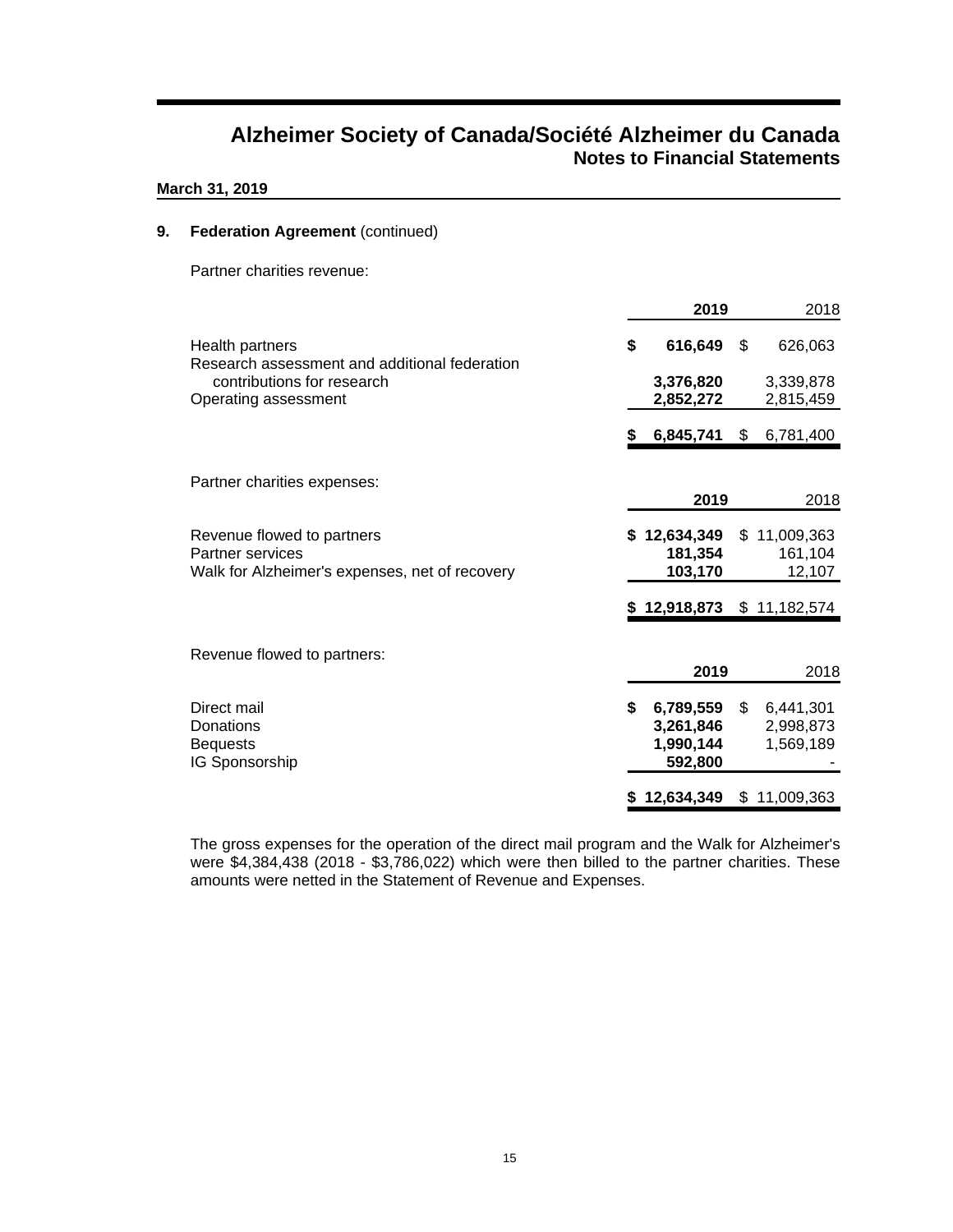### **March 31, 2019**

### **10. Allocation of Expenses**

The Society incurred certain management and administrative salaries and overhead expenses in the aggregate amount of \$727,398 (2018 - \$890,579) which are allocated based on proration of payroll costs among the various cost centres. These general and administrative expenses are allocated as follows:

|                                                    |   | 2019                          |   | 2018                          |
|----------------------------------------------------|---|-------------------------------|---|-------------------------------|
| Research Program<br><b>Services</b><br>Fundraising | S | 156,102<br>384,761<br>186,535 |   | 191,122<br>471,076<br>228,381 |
|                                                    | S | 727,398                       | S | 890,579                       |

### **11. Credit Facility**

The Society has a credit facility in the amount of \$700,000 bearing interest at prime, repayable on demand and is secured by a general security agreement. The line of credit was not utilized during the year (2018 - \$Nil).

### **12. Commitments**

Pursuant to the co-tenancy agreement signed on April 1, 2008, the Alzheimer Societies of Canada, Ontario and Toronto co-located in new premises in order to benefit from efficiencies of scale. The lease was subsequently renewed until December 31, 2028. The co-tenancy agreement sets out the terms of the sharing of costs (based on the related cost drivers, which are primarily shared equally by each of the three co-tenants). Shared costs include leasehold improvements, furniture, equipment, rent, phones, and IT.

The Society's portion of the operating lease commitments for the next five years and thereafter is as follows:

| 2020       | \$<br>115,986 |
|------------|---------------|
| 2021       | 116,508       |
| 2022       | 117,553       |
| 2023       | 118,076       |
| 2024       | 119,120       |
| Thereafter | 565,300       |
|            |               |
|            | 1,152,543     |